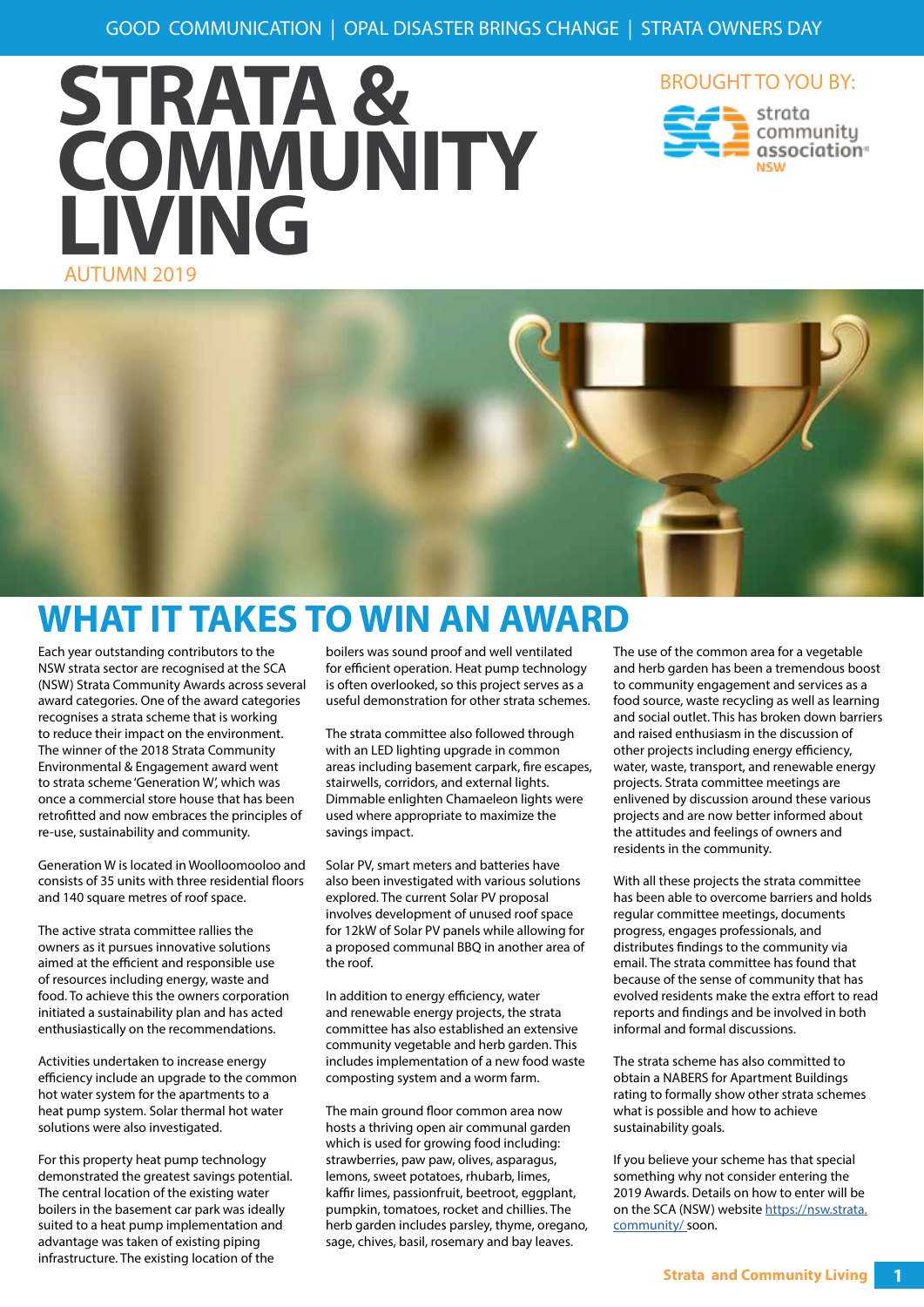

#### Good communications creates great communities

Our lift broke down recently and was only working intermittently over two weeks. That's not all that broke down.

Non-existent communications left all residents in our block wondering what was going on. It also led to a potentially dangerous situation.

In the weeks prior to the lift breaking down, the building manager had asked all residents to ensure their contact details were up-to-date. The note left under our door said that doing this would "ensure you receive vital communications".

Yet when vital communications were needed, they were nowhere to be seen. A quick straw poll of our neighbours confirmed this.

In 2012, City Futures Research Centre, which is part of the University of NSW, released research findings which included the fact that "good communication is the most important factor influencing satisfaction with managing agents and executive committees."

The report "Governing the Compact City: the role and effectiveness of strata management" found that "good communications between managing agents, executive committees and owners are essential for the good governance and management of strata schemes. Communication was an important reason for both satisfaction and dissatisfaction with managing agents and executive committees."

During the course of the research, it was noted that "the most commonly identified reason for satisfaction with their strata managing agent was their responsiveness to inquiries and good communications."

Whether you're a strata committee member or strata manager it is vital that residents get regular communications, but this escalates when there is a problem that will clearly impact the residents way of living in the short-term, like a lift malfunction. In our case we had to put off delivery of some furniture. Another neighbour was concerned about her elderly parents getting up and down the stairs.

To encourage better communications here are some simple to follow steps in writing that all important notice, email, SMS:

- State the problem do this as soon as possible.
- State when a solution may be provided if that's unknown say so but undertake to give an update.
- Provide the audience with some solutions if possible in the case of the lift breaking down how residents get about using the fire stairs as these could be locked off impeding access.
- Keep residents updated even if there is no update, sending a note that says this is better than nothing.

Simple communications are often the most effective and, in the end, build better relationships.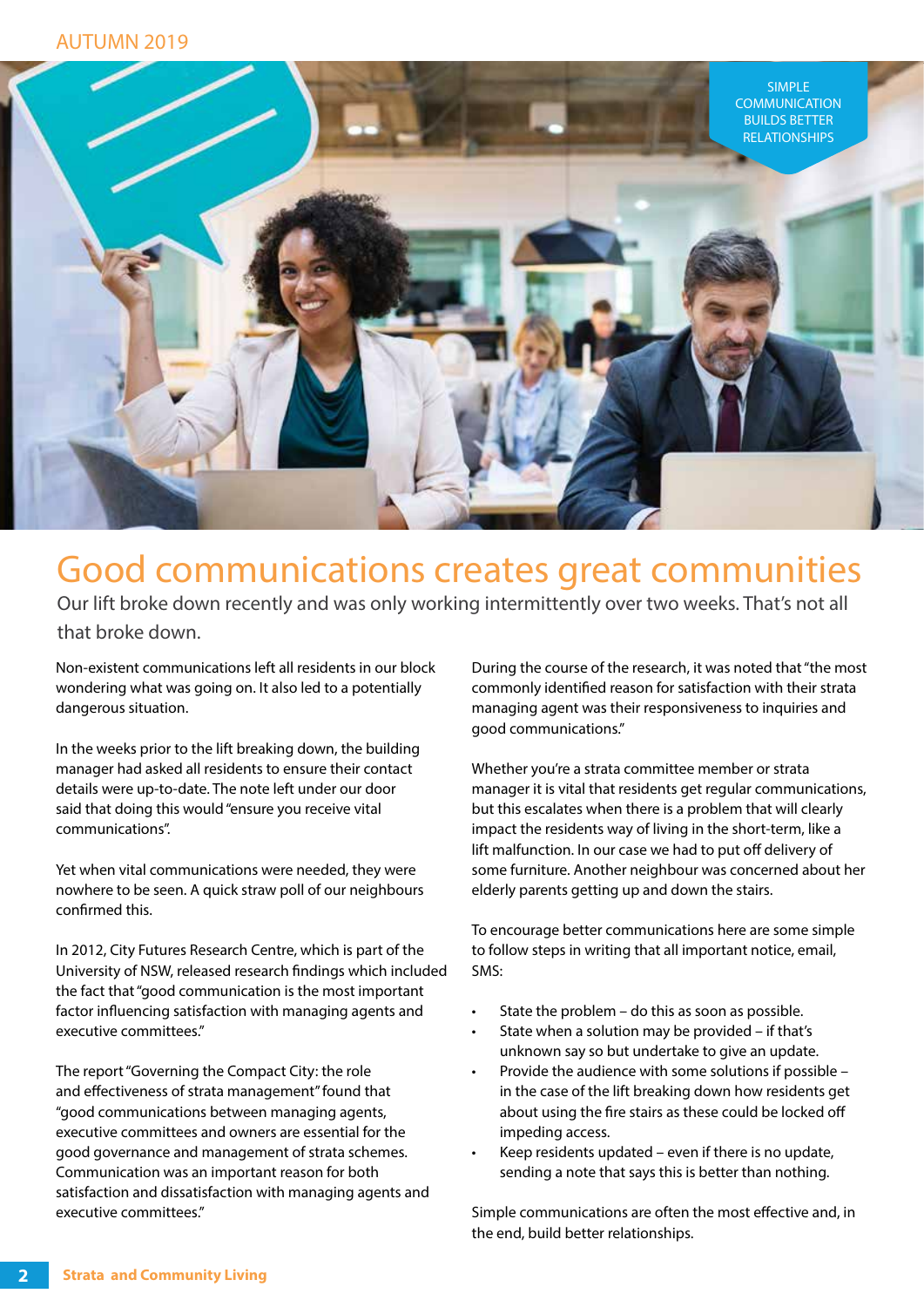#### **HOW THE OPAL TOWER DISASTER MAY BRING CHANGE**

In NSW it is not uncommon for strata schemes to have horror stories about defects. One of the most public ones of late is that of the Opal Tower, a 36 storey apartment tower located in Sydney's Olympic Park precinct. It was completed in 2018 with residents moving in not long after.

On Christmas Eve 2018, residents heard loud noises, including a 'bang'. Investigations found large cracks in a load-bearing panel on level 10. Further investigations found cracked structural concrete on level 4. Over four days, residents were evacuated, allowed back to their apartments and then evacuated again.

An interim report was prepared following an investigation into the possible causes. The report's Executive Summary provides answers to some of the common questions that have been asked.

The report indicates that overall the building is structurally sound and not in danger of collapsing. However, the report says that significant rectification works are needed.

In addition to the rectification works, a number of design and construction issues have been identified that together have probably caused the

> communitu association<sup>®</sup>

damage to some structural parts of the building. This will require further investigation.

Recommendations include that independent qualified structural engineers be engaged to check the final proposal in detail before major rectification works commence. As well, further analysis should be undertaken of the structural design with some construction elements strengthened as they occur throughout the building.

Of course the unseen damage is to residents and owners who have had to move out of their relatively new homes and to the reputation of the property developers and the building itself. For example, apartments are now worth 50 percent less according to an article in the Sydney Morning Herald on 20 January.

On 22 February 2019 the NSW Government released its final report into the issues surrounding the Opal Tower building failure.

The final report found:

• a number of structural design and construction issues, including noncompliance with national codes and standards were responsible for the observed damage at Opal **Tower** 

- some of the as-constructed hob beams and panel assemblies were under designed according to the National Construction Code and Australian Standards, leaving the beams prone to failure.
- construction and material deficiencies likely contributed to the damage to the hob beams on levels 4 and 10.
- the building is overall structurally sound and the localised damage to the building can be rectified to ensure the building is compliant with the National Construction Code.

Final recommendations include the creation of a new Building Structure Review Board to establish and publish the facts relating to major structural damage of buildings arising from structural design and construction, to investigate their causes and to recommend regulatory changes as needed.

A full copy of the final report is available at: [https://www.planning.nsw.gov.au/](https://www.planning.nsw.gov.au/finalopalreport) [finalopalreport.](https://www.planning.nsw.gov.au/finalopalreport)

The NSW Government's full response to the Shergold Weir Report is available on the Fair Trading website

[https://www.fairtrading.nsw.gov.au/](https://www.fairtrading.nsw.gov.au/resource-library/reports/nsw-government-response-to-the-shergold-weir-building-confidence-report
) [resource-library](https://www.fairtrading.nsw.gov.au/resource-library/reports/nsw-government-response-to-the-shergold-weir-building-confidence-report
)